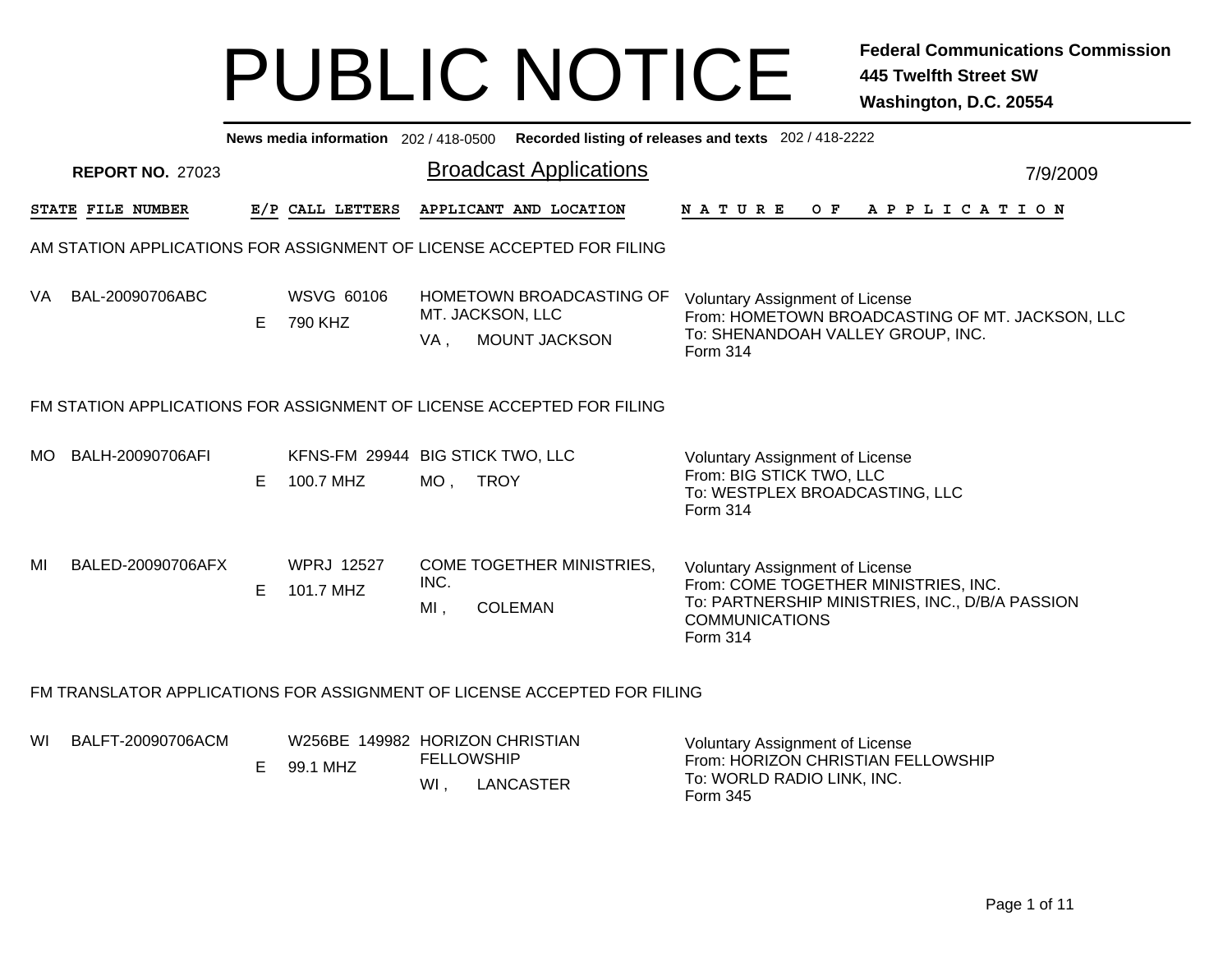|     | <b>News media information</b> 202/418-0500 Recorded listing of releases and texts 202/418-2222 |    |                                              |                          |                                                                          |                                                                                                                                                                        |  |  |  |  |  |
|-----|------------------------------------------------------------------------------------------------|----|----------------------------------------------|--------------------------|--------------------------------------------------------------------------|------------------------------------------------------------------------------------------------------------------------------------------------------------------------|--|--|--|--|--|
|     | <b>REPORT NO. 27023</b>                                                                        |    |                                              |                          | <b>Broadcast Applications</b>                                            | 7/9/2009                                                                                                                                                               |  |  |  |  |  |
|     | STATE FILE NUMBER                                                                              |    | E/P CALL LETTERS                             |                          | APPLICANT AND LOCATION                                                   | <b>NATURE</b><br>O F<br>A P P L I C A T I O N                                                                                                                          |  |  |  |  |  |
|     |                                                                                                |    |                                              |                          | FM TRANSLATOR APPLICATIONS FOR ASSIGNMENT OF LICENSE ACCEPTED FOR FILING |                                                                                                                                                                        |  |  |  |  |  |
| WI  | BALFT-20090706ACN                                                                              | E. | W284AS 154110 HORIZON CHRISTIAN<br>104.7 MHZ | <b>FELLOWSHIP</b><br>WI, | <b>BOSCOBEL</b>                                                          | <b>Voluntary Assignment of License</b><br>From: HORIZON CHRISTIAN FELLOWSHIP<br>To: WORLD RADIO LINK, INC.<br>Form 345                                                 |  |  |  |  |  |
| WI  | BALFT-20090706ADT                                                                              | E. | W239BG 150566 HORIZON CHRISTIAN<br>95.7 MHZ  | <b>FELLOWSHIP</b><br>WI, | <b>DARLINGTON</b>                                                        | <b>Voluntary Assignment of License</b><br>From: HORIZON CHRISTIAN FELLOWSHIP<br>To: EDGEWATER BROADCASTING, INC.<br>Form 345                                           |  |  |  |  |  |
| AR. | BALFT-20090706ADU                                                                              | E. | K233BF 146083<br>94.5 MHZ                    | <b>FELLOWSHIP</b><br>AR, | <b>HORIZON CHRISTIAN</b><br><b>GREENBRIER</b>                            | <b>Voluntary Assignment of License</b><br>From: HORIZON CHRISTIAN FELLOWSHIP<br>To: EDGEWATER BROADCASTING, INC.<br>Form 345                                           |  |  |  |  |  |
| MI  | BALFT-20090706AFY                                                                              | E. | 96.7 MHZ                                     | INC.<br>$MI$ ,           | W244BS 144639 COME TOGETHER MINISTRIES,<br><b>ALMA</b>                   | <b>Voluntary Assignment of License</b><br>From: COME TOGETHER MINISTRIES, INC.<br>To: PARTNERSHIP MINISTRIES, INC., D/B/A PASSION<br><b>COMMUNICATIONS</b><br>Form 314 |  |  |  |  |  |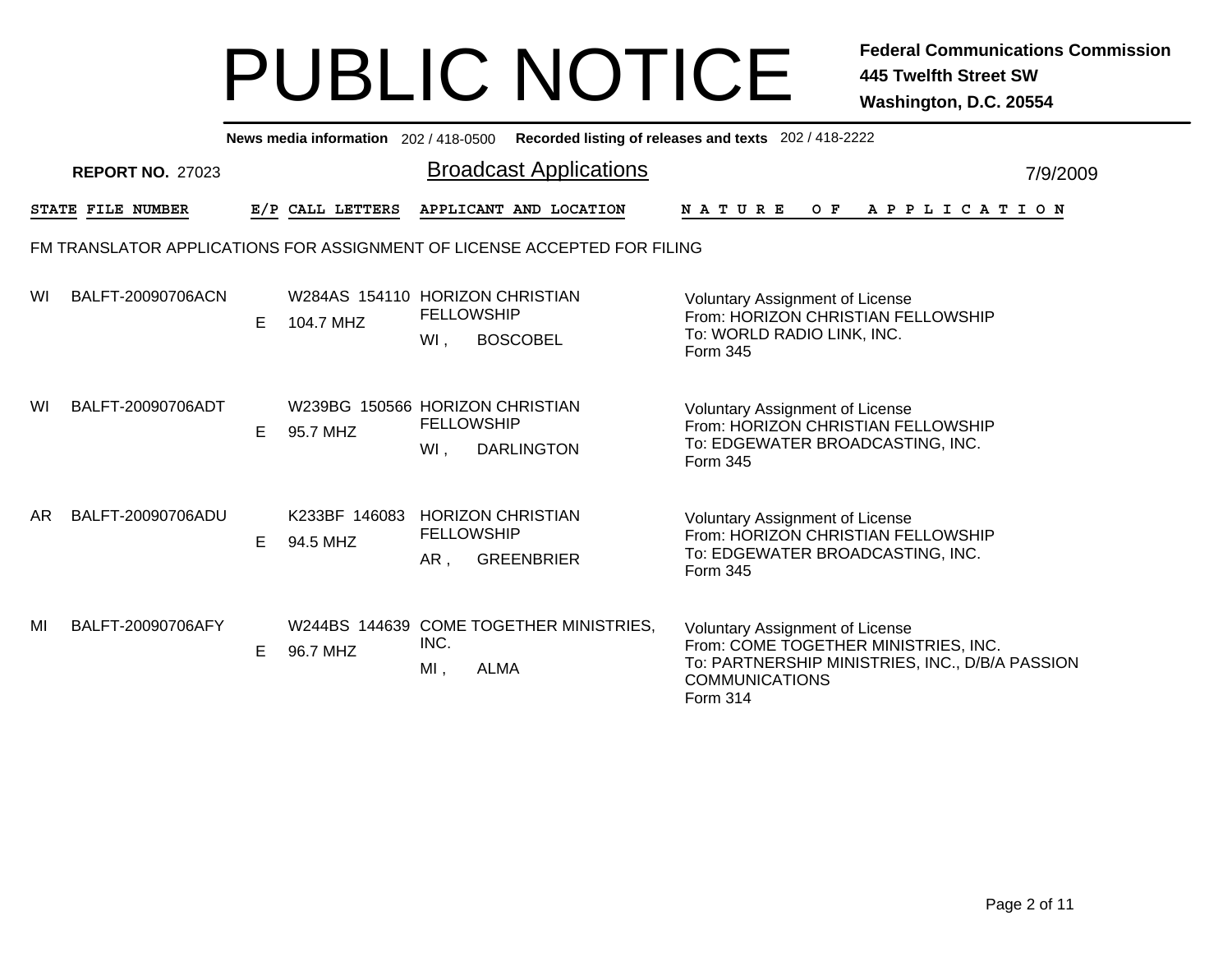|     | News media information 202 / 418-0500<br>Recorded listing of releases and texts 202 / 418-2222 |   |                                              |                |                                                                                           |                                                                                   |          |  |  |  |  |  |
|-----|------------------------------------------------------------------------------------------------|---|----------------------------------------------|----------------|-------------------------------------------------------------------------------------------|-----------------------------------------------------------------------------------|----------|--|--|--|--|--|
|     | <b>REPORT NO. 27023</b>                                                                        |   |                                              |                | <b>Broadcast Applications</b>                                                             |                                                                                   | 7/9/2009 |  |  |  |  |  |
|     | STATE FILE NUMBER                                                                              |   | E/P CALL LETTERS                             |                | APPLICANT AND LOCATION                                                                    | <b>NATURE</b><br>O F<br>A P P L I C A T I O N                                     |          |  |  |  |  |  |
|     |                                                                                                |   |                                              |                | FM AUXILIARY TRANSMITTING ANTENNA APPLICATIONS FOR AUXILIARY PERMIT ACCEPTED FOR FILING   |                                                                                   |          |  |  |  |  |  |
| MI  | BXPH-20090706ACO                                                                               | E | WWWW-FM<br>41080<br>102.9 MHZ                | MI,            | <b>CAPSTAR TX LIMITED</b><br>PARTNERSHIP<br><b>ANN ARBOR</b>                              | CP for auxiliary purposes.                                                        |          |  |  |  |  |  |
|     | DIGITAL CLASS A TV APPLICATIONS FOR CP EXTENSION ACCEPTED FOR FILING                           |   |                                              |                |                                                                                           |                                                                                   |          |  |  |  |  |  |
| AR. | BEPDTA-20090706AGC                                                                             | E | KLMB-LP 38585 LOUISIANA CHRISTIAN<br>CHAN-23 | AR,            | <b>BROADCASTING, INC.</b><br>EL DORADO                                                    | Extension of time to complete digital construction permit:<br>BDFCDTA-20060331BPL |          |  |  |  |  |  |
|     |                                                                                                |   |                                              |                | DIGITAL TRANSLATOR OR DIGITAL LPTV APPLICATIONS FOR DIGITAL FLASH CUT ACCEPTED FOR FILING |                                                                                   |          |  |  |  |  |  |
| TX. | BDFCDTL-20090706ADA                                                                            | Е | K48IK 36919<br>CHAN-48                       | $TX$ ,         | ZGS EL PASO TELEVISION L.P.<br><b>EL PASO</b>                                             | Minor change of callsign K48IK.                                                   |          |  |  |  |  |  |
| ID  | BDFCDTT-20090706AFZ                                                                            | Е | K23DO 62406<br>CHAN-23                       | (IEPBS)<br>ID, | STATE BOARD OF EDUCATION<br>MALTA, ETC.                                                   | Minor change of callsign K23DO.                                                   |          |  |  |  |  |  |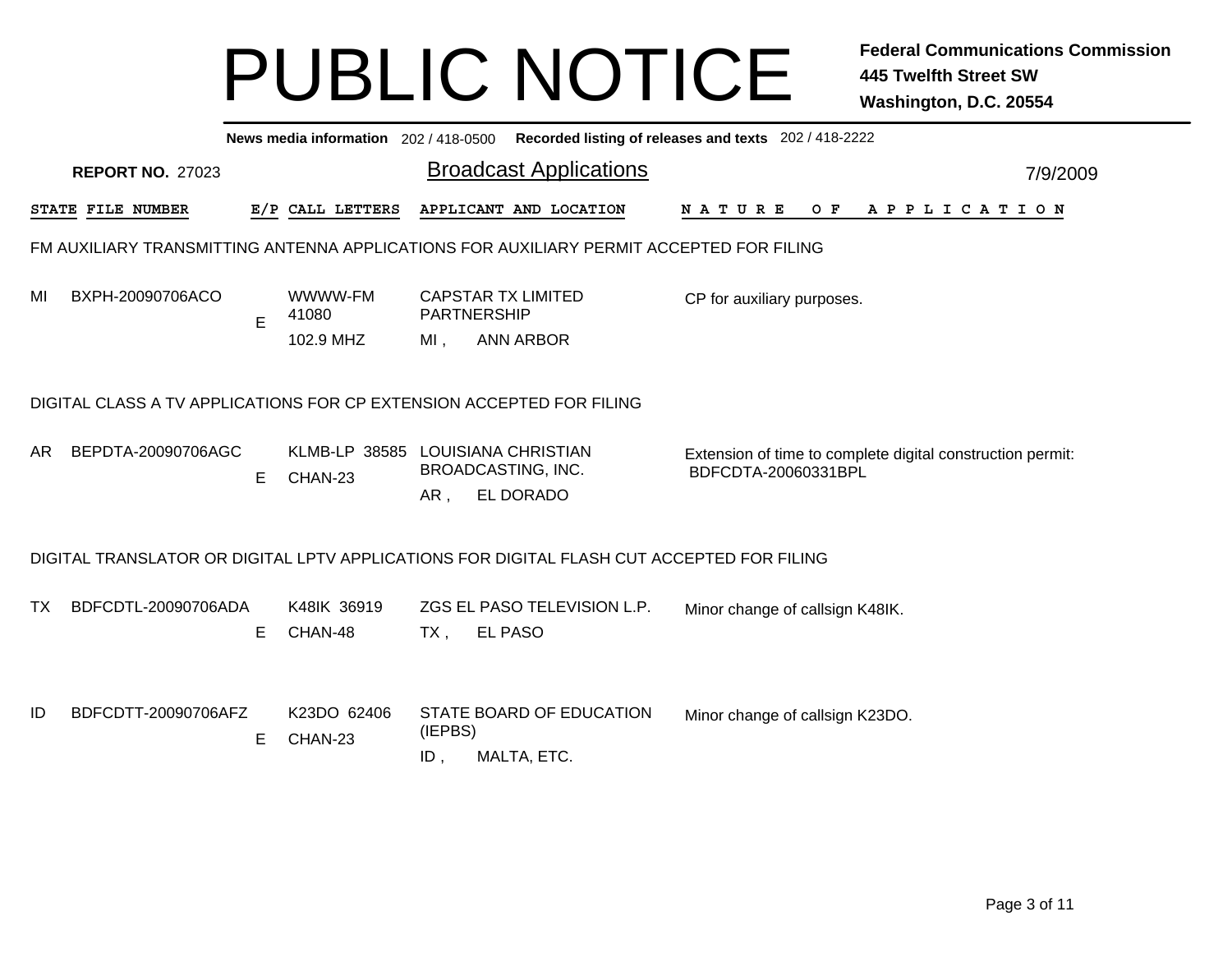|           | News media information 202/418-0500 Recorded listing of releases and texts 202/418-2222 |    |                              |                   |                                                                                           |                                                                                  |          |  |  |  |  |
|-----------|-----------------------------------------------------------------------------------------|----|------------------------------|-------------------|-------------------------------------------------------------------------------------------|----------------------------------------------------------------------------------|----------|--|--|--|--|
|           | <b>REPORT NO. 27023</b>                                                                 |    |                              |                   | <b>Broadcast Applications</b>                                                             |                                                                                  | 7/9/2009 |  |  |  |  |
|           | STATE FILE NUMBER                                                                       |    | E/P CALL LETTERS             |                   | APPLICANT AND LOCATION                                                                    | APPLICATION<br><b>NATURE</b><br>O F                                              |          |  |  |  |  |
|           |                                                                                         |    |                              |                   | DIGITAL TRANSLATOR OR DIGITAL LPTV APPLICATIONS FOR DIGITAL FLASH CUT ACCEPTED FOR FILING |                                                                                  |          |  |  |  |  |
| ID        | BDFCDTT-20090706AGG                                                                     | E. | K43GE 62454<br>CHAN-43       | (IEPBS)<br>$ID$ , | STATE BOARD OF EDUCATION<br><b>JULIAETTA</b>                                              | Minor change of callsign K43GE.                                                  |          |  |  |  |  |
|           |                                                                                         |    |                              |                   | DIGITAL TRANSLATOR OR DIGITAL LPTV APPLICATIONS FOR LICENSE TO COVER ACCEPTED FOR FILING  |                                                                                  |          |  |  |  |  |
| <b>OR</b> | BLDTT-20090706AGJ                                                                       | E. | K14LP 61127<br>CHAN-14       | OR,               | SOUTH LANE TELEVISION, INC.<br><b>COTTAGE GROVE</b>                                       | License to cover construction permit no: BDFCDTL-20081003AEH,<br>callsign K14LP. |          |  |  |  |  |
|           | DIGITAL TV APPLICATIONS FOR LICENSE TO COVER ACCEPTED FOR FILING                        |    |                              |                   |                                                                                           |                                                                                  |          |  |  |  |  |
| <b>SC</b> | BLCDT-20090706AEU                                                                       | E. | <b>WTGS 27245</b><br>CHAN-28 | SC,               | PBC BROADCASTING OF<br>SAVANNAH LICENSE, LLC<br><b>HARDEEVILLE</b>                        | License to cover construction permit no: BPCDT-20080718AAH,<br>callsign WTGS.    |          |  |  |  |  |
| AL        | BLCDT-20090706AEV                                                                       | E. | WZDX 28119<br>CHAN-41        | AL,               | <b>HUNTSVILLE TELEVISION</b><br><b>ACQUISITION LICENSING LLC</b><br><b>HUNTSVILLE</b>     | License to cover construction permit no: BPCDT-20080619AJV,<br>callsign WZDX.    |          |  |  |  |  |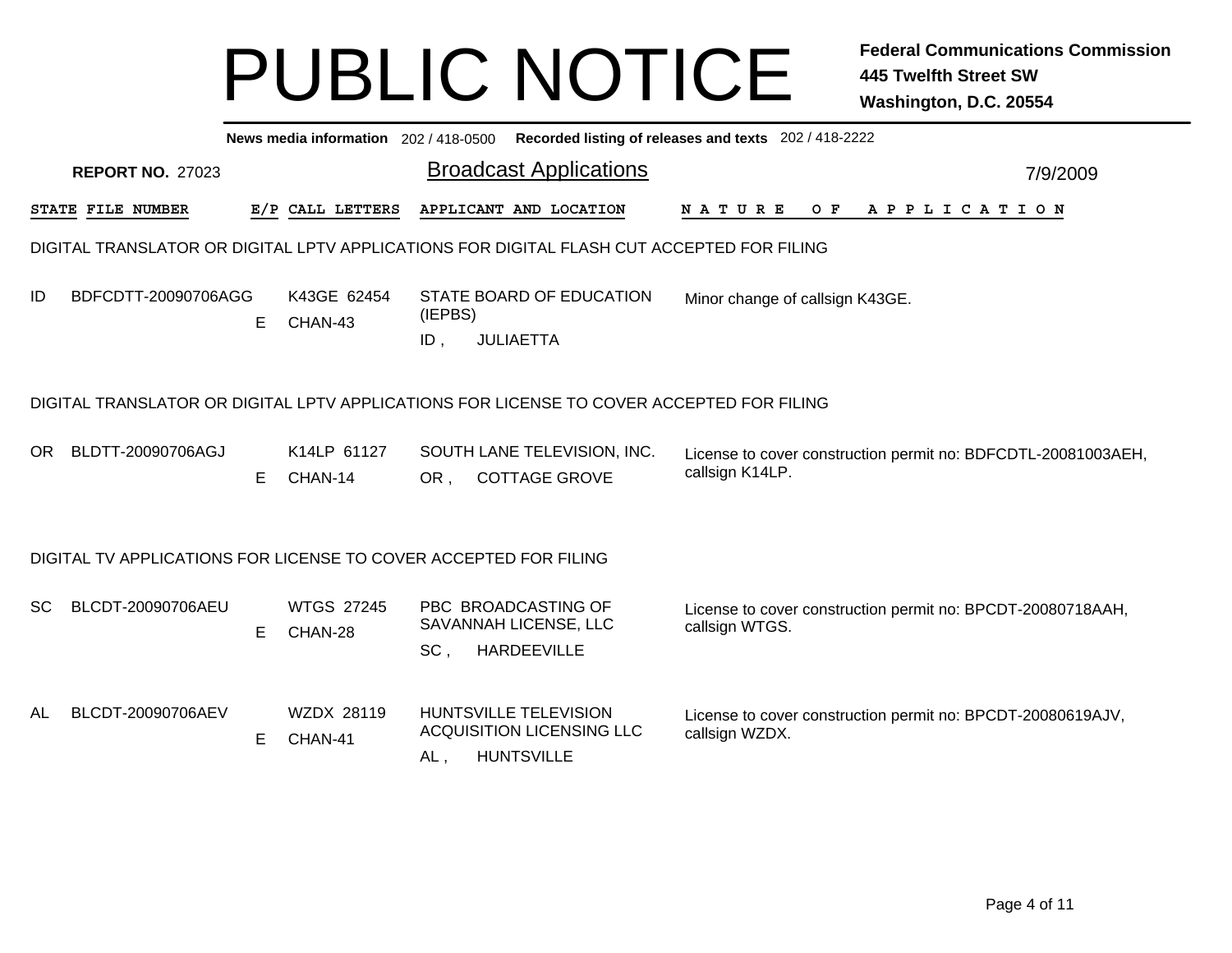|     | News media information 202/418-0500 Recorded listing of releases and texts 202/418-2222 |   |                               |              |                                                 |                                                                                                              |          |  |  |  |  |
|-----|-----------------------------------------------------------------------------------------|---|-------------------------------|--------------|-------------------------------------------------|--------------------------------------------------------------------------------------------------------------|----------|--|--|--|--|
|     | <b>REPORT NO. 27023</b>                                                                 |   |                               |              | <b>Broadcast Applications</b>                   |                                                                                                              | 7/9/2009 |  |  |  |  |
|     | STATE FILE NUMBER                                                                       |   | E/P CALL LETTERS              |              | APPLICANT AND LOCATION                          | <b>NATURE</b><br>OF APPLICATION                                                                              |          |  |  |  |  |
|     | DIGITAL TV APPLICATIONS FOR LICENSE TO COVER ACCEPTED FOR FILING                        |   |                               |              |                                                 |                                                                                                              |          |  |  |  |  |
| WI. | BLCDT-20090706AGH                                                                       | E | WQOW-TV<br>64550<br>CHAN-15   | Wl,          | <b>EAU CLAIRE</b>                               | WXOW-WQOW TELEVISION, INC. License to cover construction permit no: BMPCDT-20041001AOM,<br>callsign WQOW-TV. |          |  |  |  |  |
|     | FM STATION APPLICATIONS FOR LICENSE TO COVER ACCEPTED FOR FILING                        |   |                               |              |                                                 |                                                                                                              |          |  |  |  |  |
| IN  | BLED-20090706ACC                                                                        | Е | <b>WHOJ 76151</b><br>91.9 MHZ | IN,          | <b>COVENANT NETWORK</b><br><b>TERRE HAUTE</b>   | License to cover.                                                                                            |          |  |  |  |  |
| WA. | BLH-20090706ADN                                                                         | E | <b>KGSG 78988</b><br>93.7 MHZ | CORP.<br>WA, | GOSPEL MUSIC BROADCASTING<br><b>PASCO</b>       | License to cover.                                                                                            |          |  |  |  |  |
| FL. | BLED-20090706AET                                                                        | Е | <b>WKZG 90786</b><br>88.3 MHZ | FL,          | <b>WESTMINSTER ACADEMY</b><br><b>KEY WEST</b>   | License to cover.                                                                                            |          |  |  |  |  |
| FL. | BLH-20090706AFW                                                                         | Е | <b>WXTB 11274</b><br>97.9 MHZ | FL,          | CITICASTERS LICENSES, INC.<br><b>CLEARWATER</b> | License to cover.                                                                                            |          |  |  |  |  |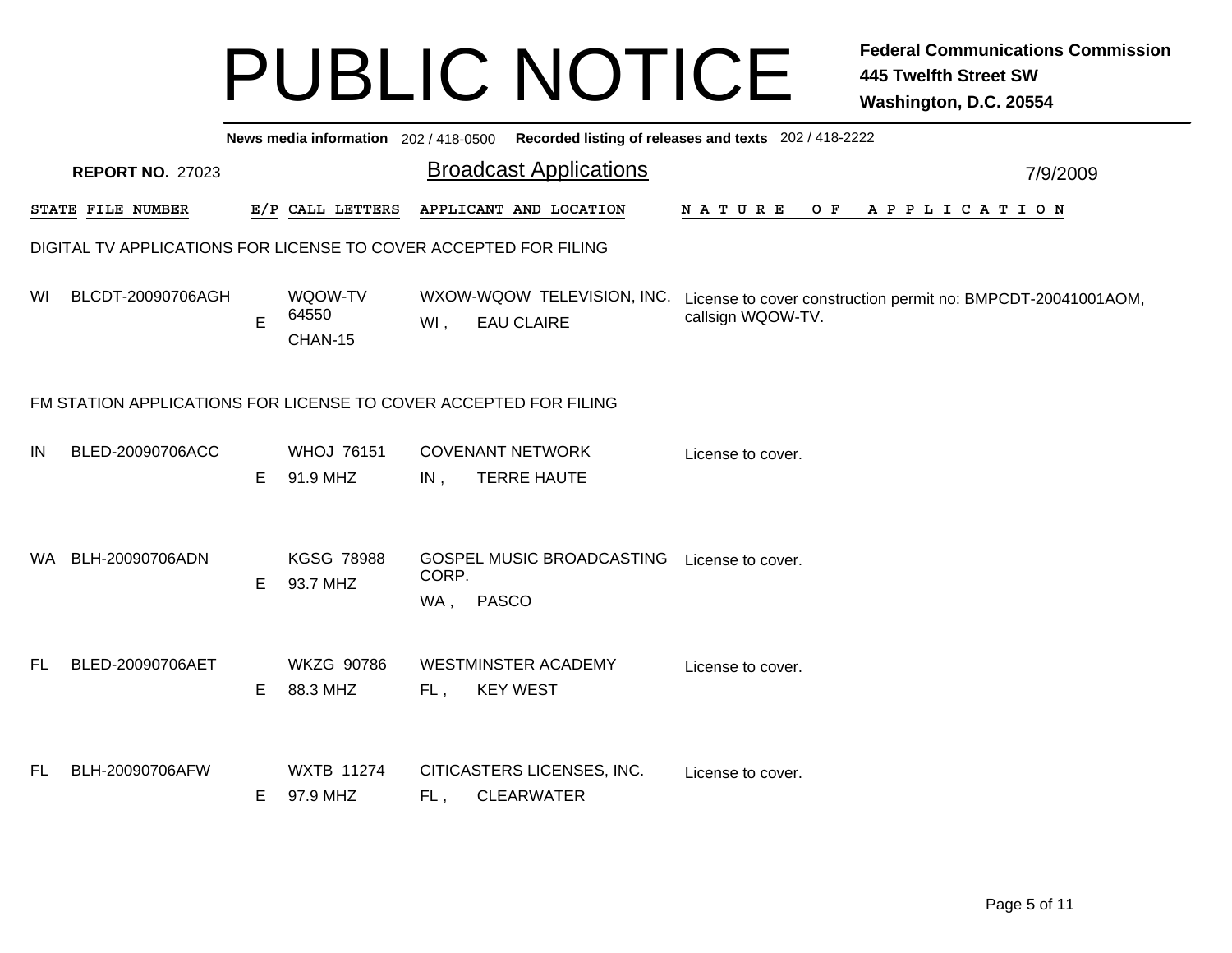|      | News media information 202/418-0500 Recorded listing of releases and texts 202/418-2222  |    |                                                |                           |  |                                                                                     |                                    |  |  |  |  |  |     |  |  |                       |  |  |
|------|------------------------------------------------------------------------------------------|----|------------------------------------------------|---------------------------|--|-------------------------------------------------------------------------------------|------------------------------------|--|--|--|--|--|-----|--|--|-----------------------|--|--|
|      | <b>Broadcast Applications</b><br><b>REPORT NO. 27023</b><br>7/9/2009                     |    |                                                |                           |  |                                                                                     |                                    |  |  |  |  |  |     |  |  |                       |  |  |
|      | <b>STATE FILE NUMBER</b>                                                                 |    | E/P CALL LETTERS                               |                           |  | APPLICANT AND LOCATION                                                              | N A T U R E                        |  |  |  |  |  | O F |  |  | A P P L I C A T I O N |  |  |
|      | FM TRANSLATOR APPLICATIONS FOR LICENSE TO COVER ACCEPTED FOR FILING                      |    |                                                |                           |  |                                                                                     |                                    |  |  |  |  |  |     |  |  |                       |  |  |
| NV   | BLFT-20090706ABR                                                                         | E. | 94.9 MHZ                                       |                           |  | K288FN 156220 ONDAS DE VIDA, NETWORK, INC. License to cover.<br>NV, CHARLESTON PARK |                                    |  |  |  |  |  |     |  |  |                       |  |  |
| NV   | BLFT-20090706ABU                                                                         | Е  | K267BH 48349<br>101.3 MHZ                      | NV,                       |  | ONDAS DE VIDA NETWORK, INC. License to cover.<br>PAHRUMP                            |                                    |  |  |  |  |  |     |  |  |                       |  |  |
| ΙN   | BLFT-20090706AGB                                                                         | E. | 102.5 MHZ                                      | <b>CORPORATION</b><br>IN, |  | W273AH 143690 INDIANA COMMUNITY RADIO<br><b>FLAT ROCK</b>                           | License to cover.                  |  |  |  |  |  |     |  |  |                       |  |  |
|      | DIGITAL AUXILIARY APPLICATIONS FOR LICENSE TO COVER AUXILIARY PERMIT ACCEPTED FOR FILING |    |                                                |                           |  |                                                                                     |                                    |  |  |  |  |  |     |  |  |                       |  |  |
| NC . | BXLCDT-20090706AEO                                                                       | E. | WSOC-DT 74070 WSOC TELEVISION, INC.<br>CHAN-34 | $NC$ ,                    |  | <b>CHARLOTTE</b>                                                                    | License to cover auxiliary permit. |  |  |  |  |  |     |  |  |                       |  |  |
| NC . | BXLCDT-20090706AEQ                                                                       | Е  | WAXN-DT 12793 WSOC TELEVISION, INC.<br>CHAN-50 | $NC$ ,                    |  | <b>KANNAPOLIS</b>                                                                   | License to cover auxiliary permit. |  |  |  |  |  |     |  |  |                       |  |  |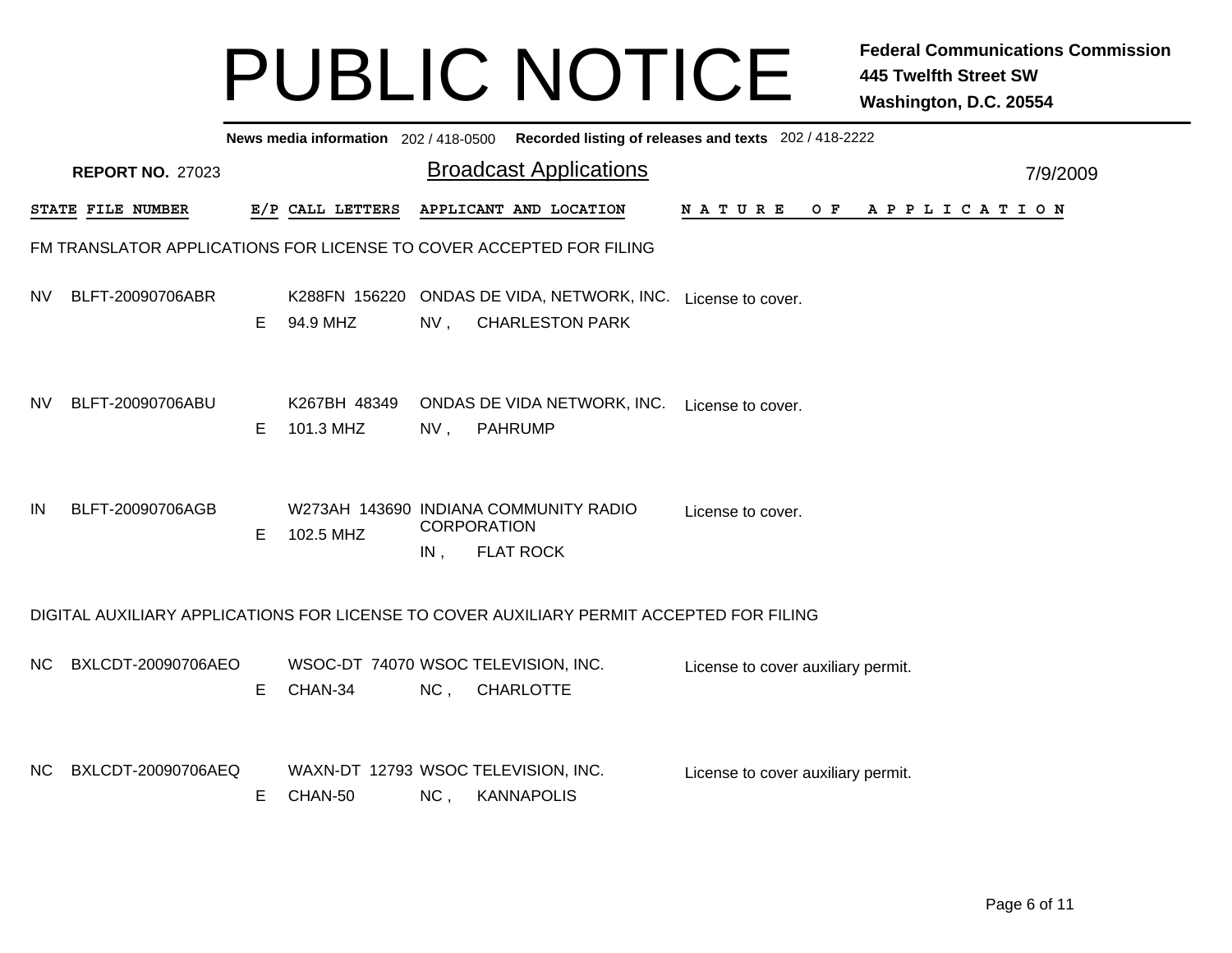|     | News media information 202/418-0500 Recorded listing of releases and texts 202/418-2222 |    |                              |        |                                                                                     |                                                        |  |                |  |  |  |  |  |          |
|-----|-----------------------------------------------------------------------------------------|----|------------------------------|--------|-------------------------------------------------------------------------------------|--------------------------------------------------------|--|----------------|--|--|--|--|--|----------|
|     | <b>REPORT NO. 27023</b>                                                                 |    |                              |        | <b>Broadcast Applications</b>                                                       |                                                        |  |                |  |  |  |  |  | 7/9/2009 |
|     | <b>STATE FILE NUMBER</b>                                                                |    | E/P CALL LETTERS             |        | APPLICANT AND LOCATION                                                              | <b>NATURE</b>                                          |  | OF APPLICATION |  |  |  |  |  |          |
|     |                                                                                         |    |                              |        | AM STATION APPLICATIONS FOR MINOR AMENDMENT TO A CONSTRUCTION PERMIT RECEIVED       |                                                        |  |                |  |  |  |  |  |          |
|     | MO BP-20081217ABM                                                                       | E  | <b>KCXL 1162</b><br>1140 KHZ |        | ALPINE BROADCASTING<br><b>CORPORATION</b><br>MO, LIBERTY                            | Engineering Amendment filed 07/06/2009                 |  |                |  |  |  |  |  |          |
|     |                                                                                         |    |                              |        | FM STATION APPLICATIONS FOR MINOR AMENDMENT TO A CONSTRUCTION PERMIT RECEIVED       |                                                        |  |                |  |  |  |  |  |          |
| ТX  | BPH-20070718ABF                                                                         | E. | KRZS 165377<br>99.9 MHZ      | $TX$ , | MUNBILLA KERRVILLE, LTD.<br><b>HUNT</b>                                             | Engineering Amendment filed 07/06/2009                 |  |                |  |  |  |  |  |          |
|     |                                                                                         |    |                              |        | FM TRANSLATOR APPLICATIONS FOR MINOR AMENDMENT TO A CONSTRUCTION PERMIT RECEIVED    |                                                        |  |                |  |  |  |  |  |          |
| TX  | BPFT-20090702ACE                                                                        | Е  | 105.9 MHZ                    | $TX$ , | K222BS 139129 IGLESIA JESUCRISTO ES MI<br>REFUGIO, INC.<br><b>LACKLAND CITY</b>     | Engineering Amendment filed 07/06/2009                 |  |                |  |  |  |  |  |          |
|     |                                                                                         |    |                              |        | CLASS A TV APPLICATIONS FOR MINOR CHANGE TO A LICENSED FACILITY ACCEPTED FOR FILING |                                                        |  |                |  |  |  |  |  |          |
| NY. | BPTTA-20090706ADL                                                                       | Е  | WMBQ-CA<br>14322             | CORP.  | <b>RENARD COMMUNICATIONS</b>                                                        | Minor change in licensed facilities, callsign WMBQ-CA. |  |                |  |  |  |  |  |          |
|     |                                                                                         |    | CHAN-46                      | NY,    | MANHATTAN                                                                           |                                                        |  |                |  |  |  |  |  |          |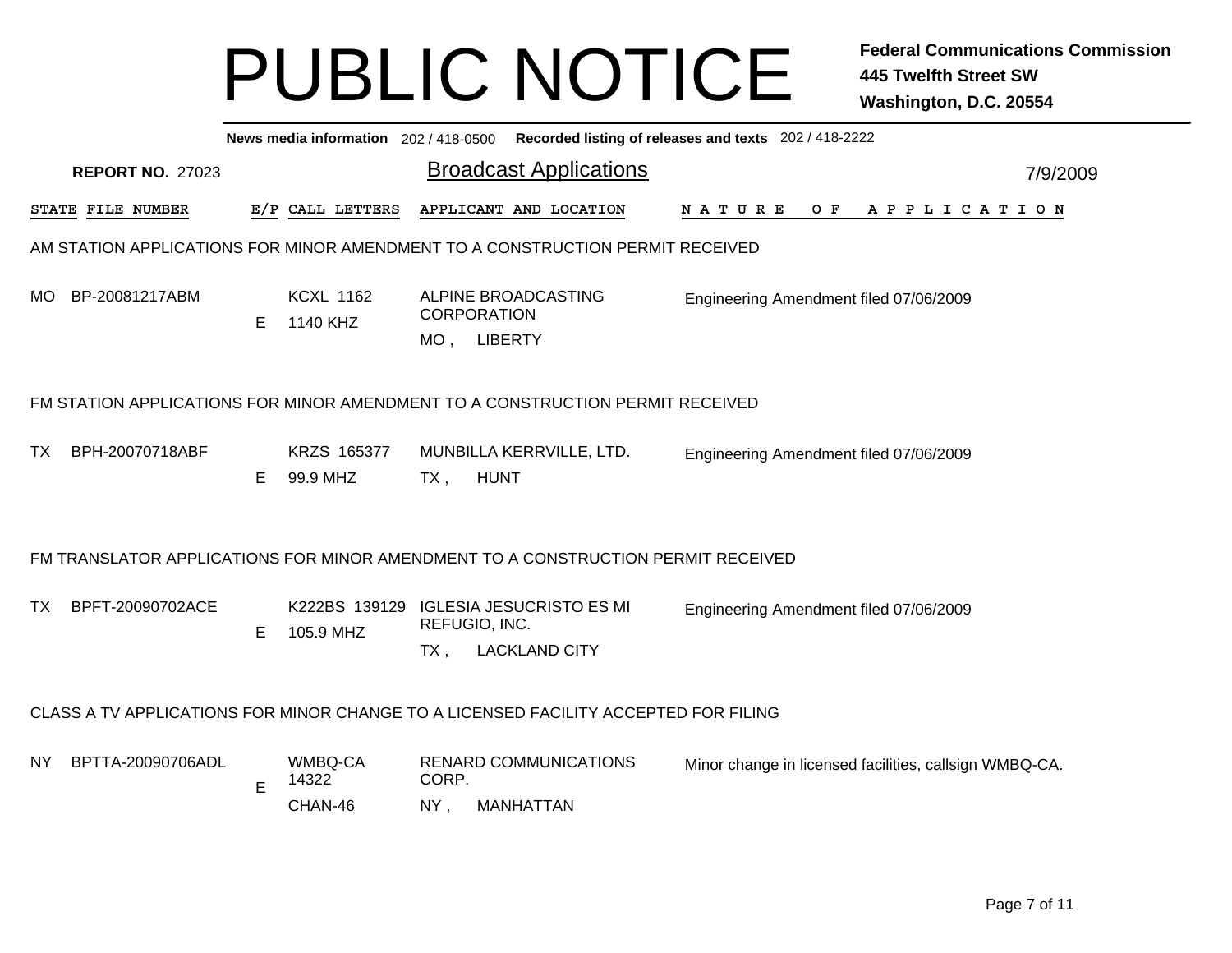|    | News media information 202 / 418-0500 Recorded listing of releases and texts 202 / 418-2222 |    |                           |               |                                                                                              |                                                                                             |  |  |  |  |  |  |
|----|---------------------------------------------------------------------------------------------|----|---------------------------|---------------|----------------------------------------------------------------------------------------------|---------------------------------------------------------------------------------------------|--|--|--|--|--|--|
|    | <b>REPORT NO. 27023</b>                                                                     |    |                           |               | <b>Broadcast Applications</b>                                                                | 7/9/2009                                                                                    |  |  |  |  |  |  |
|    | STATE FILE NUMBER                                                                           |    | E/P CALL LETTERS          |               | APPLICANT AND LOCATION                                                                       | NATURE<br>O F<br>A P P L I C A T I O N                                                      |  |  |  |  |  |  |
|    |                                                                                             |    |                           |               | FM STATION APPLICATIONS FOR MINOR CHANGE TO A LICENSED FACILITY PETITION FOR RECONSIDERATION |                                                                                             |  |  |  |  |  |  |
| MI | BPED-20030613AAM                                                                            |    | <b>WYCE 24773</b>         | <b>CENTER</b> | <b>GRAND RAPIDS CABLE ACCESS</b>                                                             | Minor change in licensed facilities                                                         |  |  |  |  |  |  |
|    |                                                                                             | E. | 88.1 MHZ                  | MI,           | <b>WYOMING</b>                                                                               | Petition to Deny filed 5/4/2005                                                             |  |  |  |  |  |  |
|    |                                                                                             |    |                           |               |                                                                                              | Opposition to Petition to Deny filed 5/17/2005 (GRCAC)                                      |  |  |  |  |  |  |
|    |                                                                                             |    |                           |               |                                                                                              | Petition for Reconsideration Filed 05/06/2009 by Grand Rapids Cable<br><b>Access Center</b> |  |  |  |  |  |  |
|    |                                                                                             |    |                           |               |                                                                                              | Petition for Reconsideration Dismissed as moot 7/6/2009 - no letter sent                    |  |  |  |  |  |  |
|    |                                                                                             |    |                           |               | FM TRANSLATOR APPLICATIONS FOR MINOR CHANGE TO A LICENSED FACILITY ACCEPTED FOR FILING       |                                                                                             |  |  |  |  |  |  |
| AL | BPFT-20090706ABB                                                                            | E. | 106.3 MHZ                 | AL,           | W292CY 150999 RADIO ASSIST MINISTRY, INC.<br><b>ENTERPRISE</b>                               | Minor change in licensed facilities, callsign W292CY.                                       |  |  |  |  |  |  |
| PA | BPFT-20090706ABQ                                                                            | E. | 104.3 MHZ                 | INC.<br>PA,   | W282BF 158194 DIGITAL RADIO BROADCASTING,<br><b>HONESDALE</b>                                | Minor change in licensed facilities, callsign W282BF.                                       |  |  |  |  |  |  |
| OK | BPFT-20090706AGN                                                                            | E. | K261DR 14455<br>100.1 MHZ | OK,           | THE LOVE STATION, INC.<br><b>ENID</b>                                                        | Minor change in licensed facilities, callsign K261DR.                                       |  |  |  |  |  |  |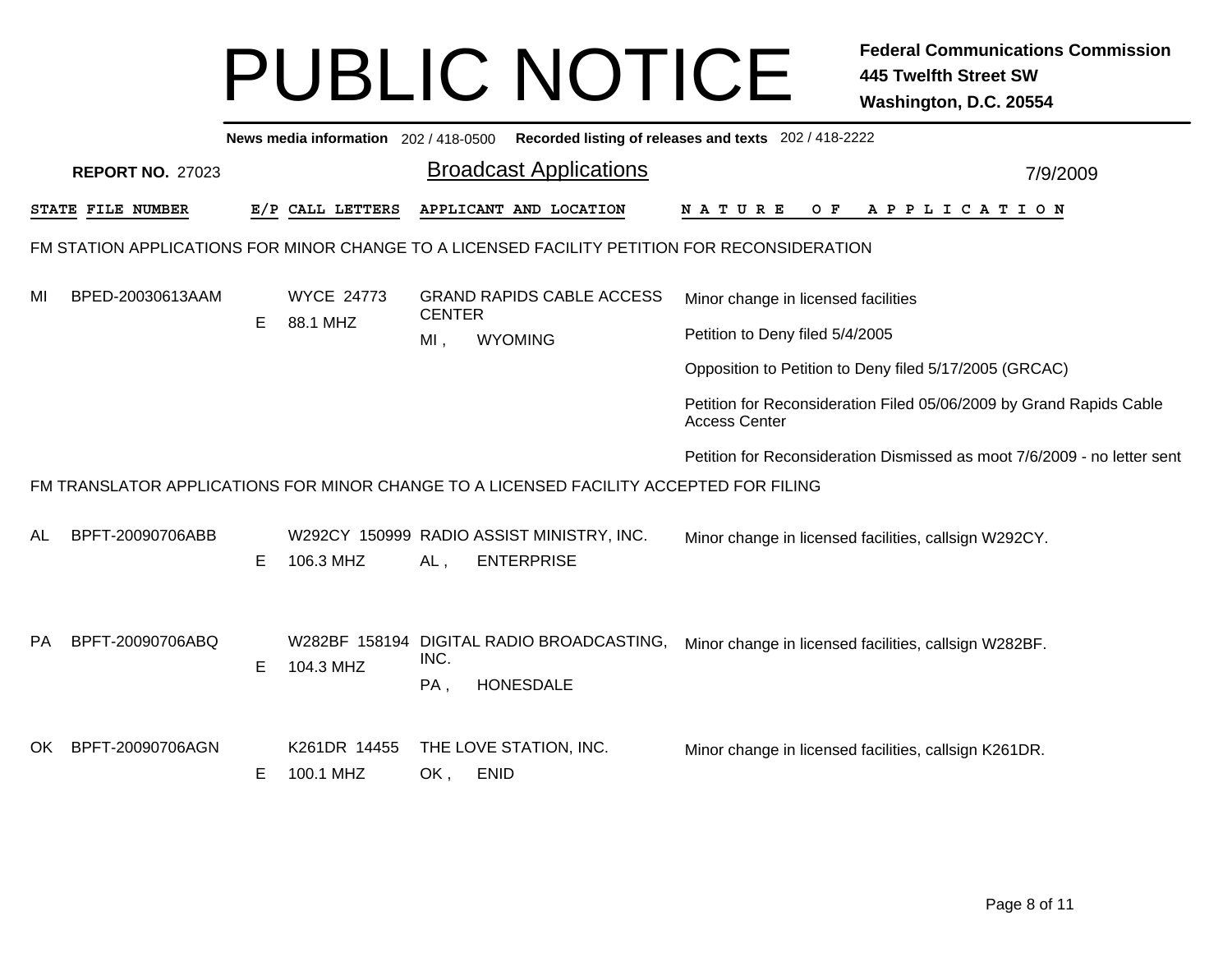|    |                                                                                             |    |                                                     |                           | News media information 202/418-0500 Recorded listing of releases and texts 202/418-2222 |                              |                                         |                                                                                                              |  |  |  |                                                                                                              |
|----|---------------------------------------------------------------------------------------------|----|-----------------------------------------------------|---------------------------|-----------------------------------------------------------------------------------------|------------------------------|-----------------------------------------|--------------------------------------------------------------------------------------------------------------|--|--|--|--------------------------------------------------------------------------------------------------------------|
|    | <b>REPORT NO. 27023</b>                                                                     |    |                                                     |                           | <b>Broadcast Applications</b>                                                           |                              |                                         |                                                                                                              |  |  |  | 7/9/2009                                                                                                     |
|    | STATE FILE NUMBER                                                                           |    | E/P CALL LETTERS                                    |                           | APPLICANT AND LOCATION                                                                  | N A T U R E                  |                                         | OF APPLICATION                                                                                               |  |  |  |                                                                                                              |
|    | DIGITAL TV APPLICATIONS FOR MINOR MODIFICATION TO A CONSTRUCTION PERMIT ACCEPTED FOR FILING |    |                                                     |                           |                                                                                         |                              |                                         |                                                                                                              |  |  |  |                                                                                                              |
|    | MS BMPCDT-20090706AEW                                                                       | E. | WBUY-TV 60830 TCCSA, INC., D/B/A TRINITY<br>CHAN-41 | MS ,                      | <b>BROADCASTING NETWORK</b><br><b>HOLLY SPRINGS</b>                                     |                              |                                         | Modification of construction permit file number<br>BMPCDT-20080612ABA.                                       |  |  |  |                                                                                                              |
|    | AM STATION APPLICATIONS FOR TRANSFER OF CONTROL ACCEPTED FOR FILING                         |    |                                                     |                           |                                                                                         |                              |                                         |                                                                                                              |  |  |  |                                                                                                              |
| AL | BTC-20090623ABA                                                                             | E. | <b>WFEB 700</b><br>1340 KHZ                         | COMPANY, LLC<br>AL,       | POWERS BROADCASTING<br><b>SYLACAUGA</b>                                                 | Form 315                     | From: W. O. POWERS<br>To: JUANITA WOODS | <b>Voluntary Transfer of Control</b>                                                                         |  |  |  |                                                                                                              |
|    | FM STATION APPLICATIONS FOR TRANSFER OF CONTROL ACCEPTED FOR FILING                         |    |                                                     |                           |                                                                                         |                              |                                         |                                                                                                              |  |  |  |                                                                                                              |
|    | MN BTCED-20090706AFT                                                                        | E. | <b>KFAI 22630</b><br>90.3 MHZ                       | FRESH AIR, INC.<br>$MN$ , | <b>MINNEAPOLIS</b>                                                                      | <b>Form 316</b>              |                                         | <b>Voluntary Transfer of Control</b><br>From: FRESH AIR, INC. (OLD BOARD)<br>To: FRESH AIR, INC. (NEW BOARD) |  |  |  |                                                                                                              |
| CA | BTCED-20090706AGU                                                                           | E. | <b>KUSP 51718</b><br>88.9 MHZ                       | FOUNDATION, INC.<br>CA,   | PATAPHYSICAL BROADCASTING<br><b>SANTA CRUZ</b>                                          | BOARD)<br>BOARD)<br>Form 316 |                                         | <b>Voluntary Transfer of Control</b>                                                                         |  |  |  | From: PATAPHYSICAL BROADCASTING FOUNDATION, INC. (OLD<br>To: PATAPHYSICAL BROADCASTING FOUNDATION, INC. (NEW |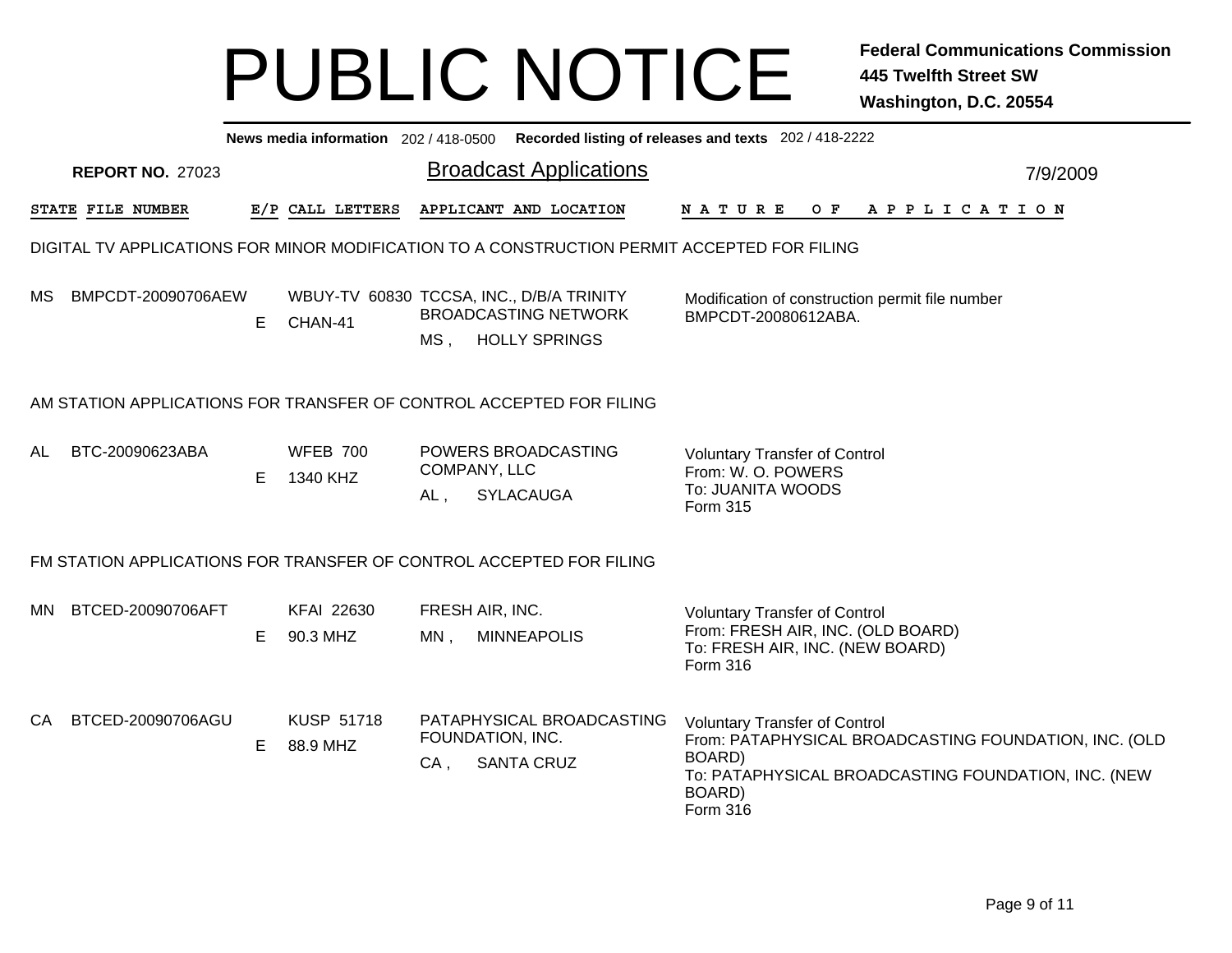|     | News media information 202 / 418-0500 Recorded listing of releases and texts 202 / 418-2222 |    |                           |                                                                                  |                                                                                                                                                                                      |  |  |  |  |  |  |  |
|-----|---------------------------------------------------------------------------------------------|----|---------------------------|----------------------------------------------------------------------------------|--------------------------------------------------------------------------------------------------------------------------------------------------------------------------------------|--|--|--|--|--|--|--|
|     | <b>REPORT NO. 27023</b>                                                                     |    |                           | <b>Broadcast Applications</b>                                                    | 7/9/2009                                                                                                                                                                             |  |  |  |  |  |  |  |
|     | STATE FILE NUMBER                                                                           |    | E/P CALL LETTERS          | APPLICANT AND LOCATION                                                           | NATURE<br>O F<br>APPLICATION                                                                                                                                                         |  |  |  |  |  |  |  |
|     |                                                                                             |    |                           | FM STATION APPLICATIONS FOR TRANSFER OF CONTROL ACCEPTED FOR FILING              |                                                                                                                                                                                      |  |  |  |  |  |  |  |
| CA. | BTCED-20090706AGV                                                                           | E. | KBDH 51720<br>91.7 MHZ    | PATAPHYSICAL BROADCASTING<br>FOUNDATION, INC.<br><b>SAN ARDO</b><br>CA,          | <b>Voluntary Transfer of Control</b><br>From: PATAPHYSICAL BROADCASTING FOUNDATION, INC. (OLD<br>BOARD)<br>To: PATAPHYSICAL BROADCASTING FOUNDATION, INC. (NEW<br>BOARD)<br>Form 316 |  |  |  |  |  |  |  |
|     |                                                                                             |    |                           | FM TRANSLATOR APPLICATIONS FOR TRANSFER OF CONTROL ACCEPTED FOR FILING           |                                                                                                                                                                                      |  |  |  |  |  |  |  |
| ΜN  | BTCFT-20090706AFU                                                                           | E. | K294AM 22631<br>106.7 MHZ | FRESH AIR, INCORPORATED<br><b>WEST ST. PAUL</b><br>$MN$ ,                        | <b>Voluntary Transfer of Control</b><br>From: FRESH AIR, INC. (OLD BOARD)<br>To: FRESH AIR, INC. (NEW BOARD)<br>Form 316                                                             |  |  |  |  |  |  |  |
| CA. | BTCFT-20090706AGW                                                                           | E. | K290AE 51717<br>105.9 MHZ | PATAPHYSICAL BROADCASTING<br>FOUNDATION, INC.<br>$CA$ .<br><b>BIG SUR VALLEY</b> | <b>Voluntary Transfer of Control</b><br>From: PATAPHYSICAL BROADCASTING FOUNDATION, INC. (OLD<br>BOARD)<br>To: PATAPHYSICAL BROADCASTING FOUNDATION, INC. (NEW<br>BOARD)<br>Form 316 |  |  |  |  |  |  |  |
| CA. | BTCFT-20090706AGX                                                                           | E. | K217EK 51713<br>91.3 MHZ  | PATAPHYSICAL BROADCASTING<br>FOUNDATION, INC.<br>PALO COLORADO CANYOI<br>$CA$ ,  | <b>Voluntary Transfer of Control</b><br>From: PATAPHYSICAL BROADCASTING FOUNDATION, INC. (OLD<br>BOARD)<br>To: PATAPHYSICAL BROADCASTING FOUNDATION, INC. (NEW<br>BOARD)<br>Form 316 |  |  |  |  |  |  |  |